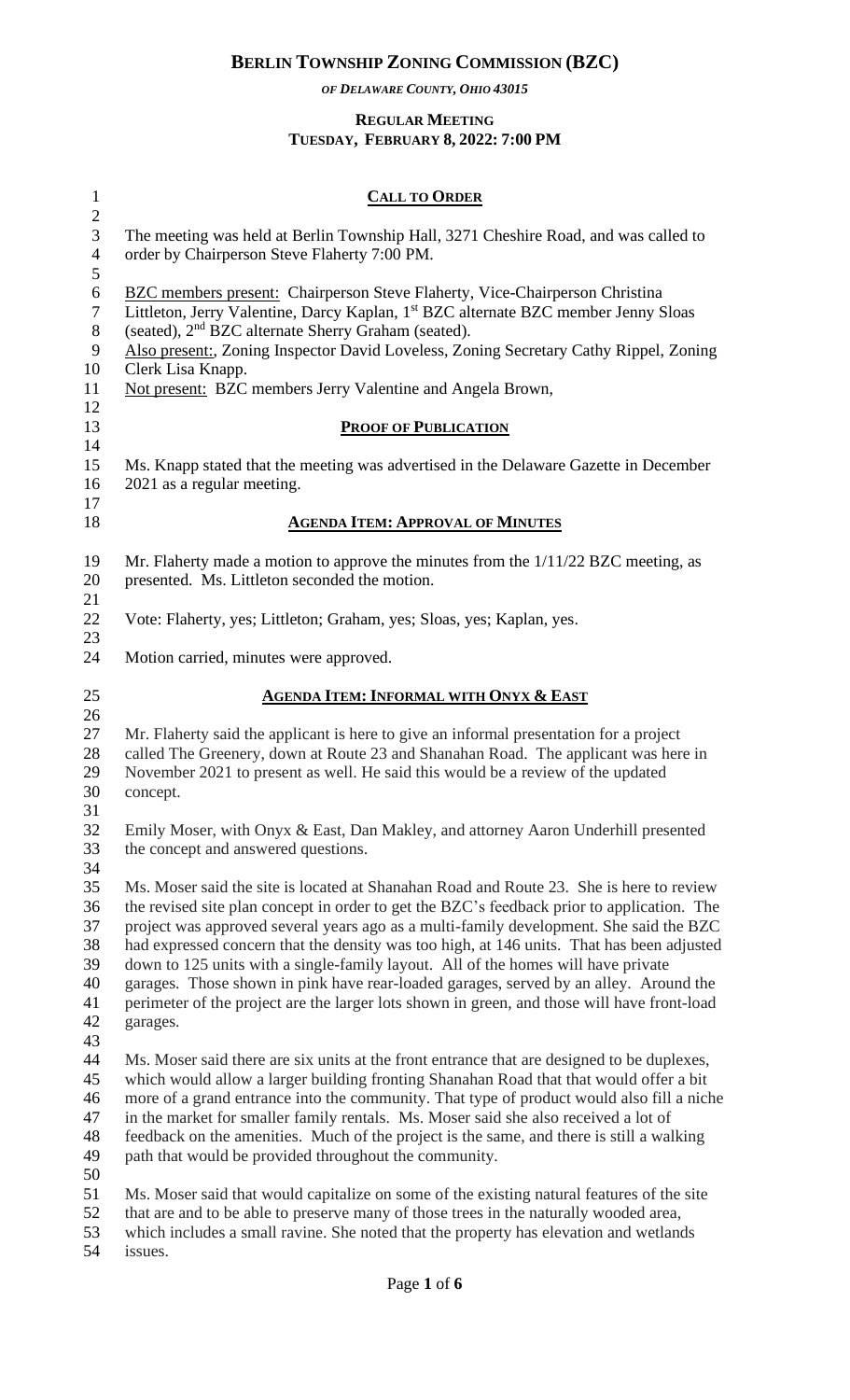*OF DELAWARE COUNTY, OHIO 43015*

## **REGULAR MEETING TUESDAY, FEBRUARY 8, 2022: 7:00 PM**

 Ms. Moser said the walking trails would be the central focus, and she has added a community pavilion and playground in a central location on the site. The electrical easement area is not permitted to have any structures there such as a playground, so there will be additional open space and a walking path there. Ms. Moser said there will be a connector road to the mobile home park, which is adjacent to the north of this property. Some units are shown along that road heading up to connect to that park. Mr. Underhill said the approved plan had 40% open space, and this plan includes 58% open space, which is unheard of, and that is an increase from 51% in November. The development is clustered so there is a lot of green area buffering the project from other uses. Mr. Flaherty said page 6 shows the exterior elevations. Ms. Moser said they are example elevations current. Mr. Flaherty asked whether they would be single-family owned or rented. Ms. Moser said they would be purpose-built for rentals. Mr. Flaherty asked whether they would be taxed as a commercial. Mr. Underhill said they would be and the company responsible for maintaining the property would be responsible for that. Mr. Flaherty asked whether the connector to the trailer park would be for emergencies only. Mr. Makley said it stubs into a 20' driveway with fire knockdown bollards. Mr. Underhill said these would be private internal streets so as to allow cross access without an easement in place would be problematic. It would not be a through street. Mr. Flaherty said that overall, there is good buffering and green space. He asked whether units 7, 8 9, 10, 11, and 12 would face Shanahan Road. Mr. Makley said they would be. Ms. Moser said they would be rear-loaded garages but the front doors would be along Shanahan Road. Mr. Flaherty asked whether units 7 and 8 are duplexes. Ms. Moser said units 7 and 8 is one duplex building with two units. Mr. Flaherty asked whether units 9 and 10 was a separate building with two units. Mr. Underhill said that was correct. Ms. Kaplan said units 21, 22, and 29 through 36 do not appear to have buffering against the property to the west. The first property seems to have a home on it, and she asked whether a fence would need to be installed. Mr. Makley said there is a 20' setback from the property line and no buffering is shown. Ideally, they would save as much existing vegetation in those areas of the setback as possible. Ms. Kaplan wondered how the adjacent property owners would feel about that. Ms. Kaplan asked whether the garages would be one or two-car. Ms. Moser said they would be two-car garages with on-street parking. Mr. Makley said the roads would be 26' wide that would allow on-street parking. There would also be parking spaces for two cars in the driveway for the front-load units. Ms. Kaplan said it appears as though the mail area has some parking spaces that could also be used for the tot lot. Ms. Sloas said it appears as though the pool was eliminated and replaced with a tot lot. Ms. Moser said that was correct and that was based on the feedback that the community may appreciate that more. Mr. Underhill added that it would be more usable for larger segments of the residents, rather than a pool that's only open 4 months out of the year. Ms. Sloas agreed with the change.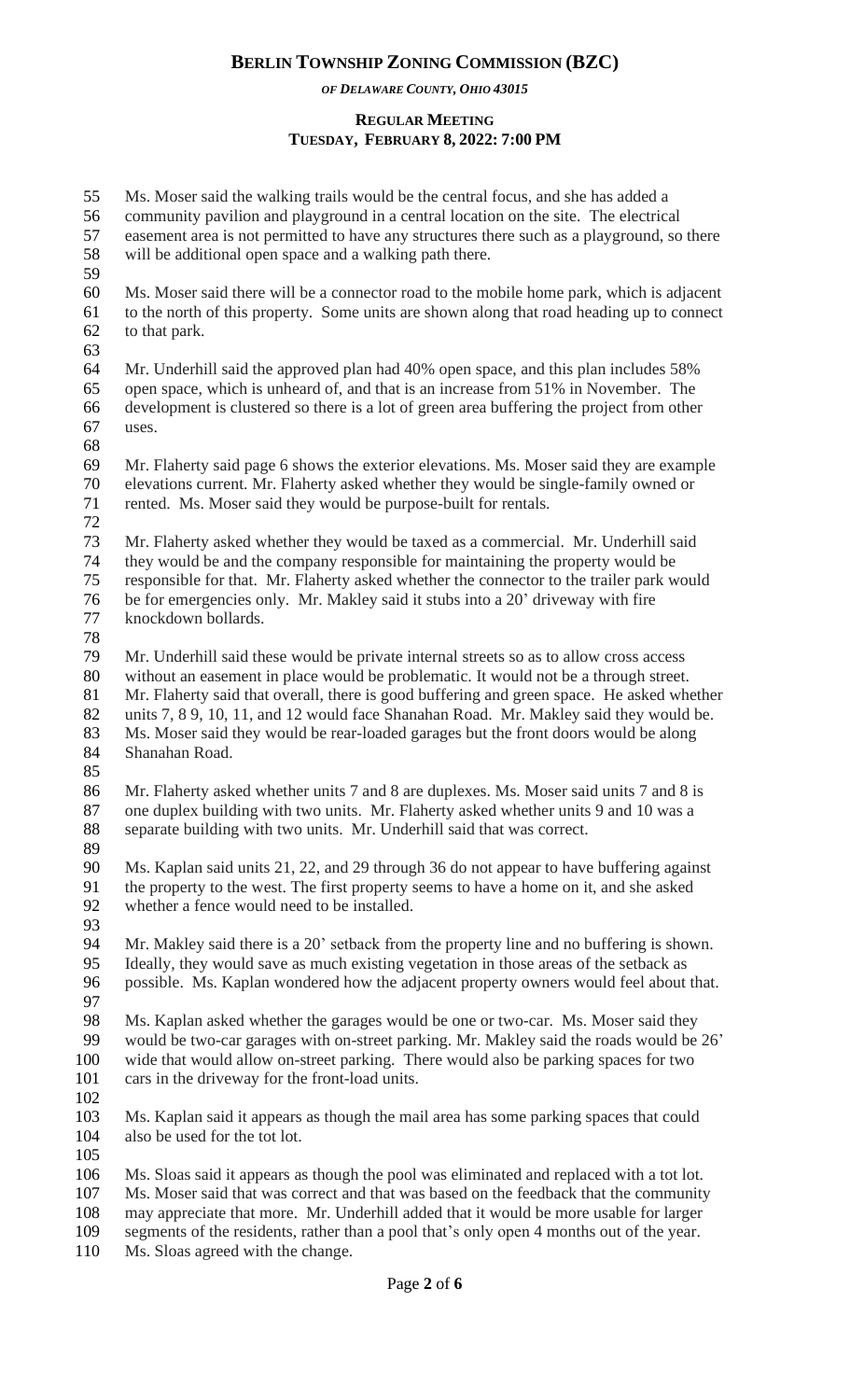*OF DELAWARE COUNTY, OHIO 43015*

### **REGULAR MEETING TUESDAY, FEBRUARY 8, 2022: 7:00 PM**

 Ms. Sloas said it seems that the natural vegetation provides a lot of insulation from the surrounding uses. Mr. Flaherty asked what was on the eastern boundary. Ms. Rippel said it was Berlin Meadows. Ms. Littleton asked whether the property on the south side towards the entrance that's directly to the west was not owned by the applicant. Ms. Moser said that was correct. Ms. Littleton said some additional trees or buffering would be a good idea there. She asked whether all of the other homes would be single-family. Mr. Underhill said that was correct. Ms. Littleton asked whether it was correct that only about 15 acres would have structures on them. Mr. Makley said that was correct. Ms. Littleton said she likes the paths in the woods and people will use those. She was concerned how the front load garages would work given the provided front elevations. Ms. Moser said those are the rear-loaded product and they are still working on the front- load product; elevations would be forth coming. Ms. Littleton asked what the size of the larger green lots would be. Ms. Moser said they are about 46' wide by 80' deep. Ms. Littleton asked whether they would have minimal side yard setbacks. Ms. Moser said that was correct. Ms. Graham said she really likes the walking path and the additional green space. The 136 plan indicates a leisure path at the northern end of the property and she asked whether there would be mowed grass for recreation. There are many trees in that area. Mr. Makley said that is the electric easement. Ms. Graham asked whether there was a grassy area for dogs or kids around the pavilion. Mr. Makley said there will be some lawn areas around the pavilion between unit one and 142 the playground and it will be adjacent to the path. The leisure path will remain. Mr. Underhill said the easement language dictates that shrubbery and trees cannot be planted. Ms. Graham said she assumes much of the lot will be taken up by the homes, so there will not be much of a yard. Ms. Moser said she would keep that in mind during planning 146 and hopefully some of the areas would be set aside for recreational uses. Ms. Littleton said during a prior application, a path in in an electric easement was discussed, and the applicant was concerned whether or not that would be allowed by the electric company. Mr. Flaherty said they are allowed, but they have the right to tear them up if necessary. Mr. Underhill said a unique feature of this project is common ownership, and they will be very well incentivized to keep everything looking nice because sometimes an HOA does not have enough funds. Mr. Flaherty said this is a commercial development filling a niche that would provide a transitional role. It's in the southwest corner of the township against Route 23 and is similar to the TPUD, helping to protect and keep the character and charm of the rural core of Berlin Township, while providing a transition to the edges where commercial and other uses will be located. Mr. Loveless said the preliminary plan should show the building layouts and setbacks for each lot. For the emergency access, they may want to think about putting a circle at the 165 end of the road with a curb cut that is their emergency access because the fire department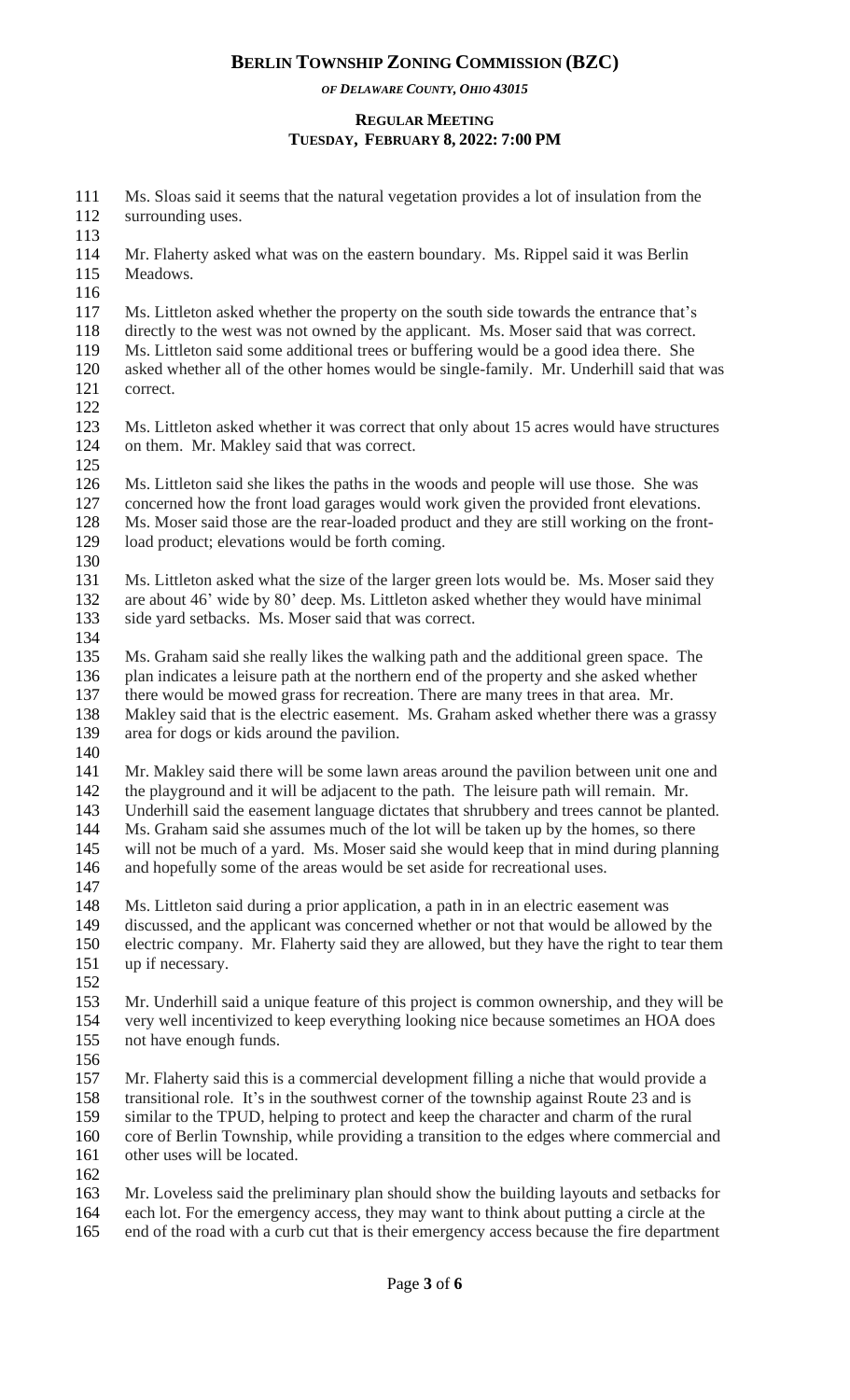*OF DELAWARE COUNTY, OHIO 43015*

### **REGULAR MEETING TUESDAY, FEBRUARY 8, 2022: 7:00 PM**

| 166<br>167 | is going to want a hammerhead turn around, rather than taking the trucks through the<br>narrow, primitive roads of the trailer park.                                      |
|------------|---------------------------------------------------------------------------------------------------------------------------------------------------------------------------|
| 168<br>169 | Mr. Loveless said the fire department likes entrances to be three lanes wide with one in                                                                                  |
| 170        | and two out, so they may have to adjust the center median, which may affect the signage.                                                                                  |
| 171        | The township does ask for a fence between private properties and commercial properties,                                                                                   |
| 172        | so a good fence should be placed in the east side to separate the properties. Mr. Makley                                                                                  |
| 173        | asked whether that was required against private lots even if there was not adequate buffer                                                                                |
| 174        | space for a fence.                                                                                                                                                        |
| 175        |                                                                                                                                                                           |
| 176        | Mr. Loveless said the materials of the fencing are not specified, but the intention is to                                                                                 |
| 177        | protect the residents, so if the residents said they would prefer a buffer and not a fence,                                                                               |
| 178        | that would be fine. He said it is just a matter of protecting both properties.                                                                                            |
| 179        |                                                                                                                                                                           |
| 180        | Mr. Underhill said this project was initially approved in 2012 and there have been some                                                                                   |
| 181        | extensions. Every time they look at the approvals, they get more confused. He asked                                                                                       |
| 182        | whether the extensions were for a preliminary or final development plan approval. The                                                                                     |
| 183        | site has two zonings including the TPUD on the southern part and PCD on the north.                                                                                        |
| 184        |                                                                                                                                                                           |
| 185        | Mr. Underhill mentioned at the last meeting, the frontage on Route 23 would not be                                                                                        |
| 186<br>187 | touched and remain with a commercial designation. A divergence was granted to the                                                                                         |
| 188        | PCD to allow residential development. He would really prefer to work within the<br>parameters of the previously approved plan given that really the delays over time were |
| 189        | due to the lack of availability of the sanitary sewer, and extensions were given. It seems                                                                                |
| 190        | wasteful to go back through the county process, and he asked whether he was requesting                                                                                    |
| 191        | a modification to a final development plan, or would they bring a final development plan                                                                                  |
| 192        | through anew based upon an extended preliminary plan.                                                                                                                     |
| 193        |                                                                                                                                                                           |
| 194        | Mr. Flaherty said there has not been a final development plan. There was a brief                                                                                          |
| 195        | discussion about the current status of the development.                                                                                                                   |
| 196        |                                                                                                                                                                           |
| 197        | Mr. Flaherty said his understanding is that this is an approved preliminary plan with                                                                                     |
| 198        | extensions granted to get to a final development plan because they couldn't get to a final                                                                                |
| 199        | development plan. He believes there were two extensions while he was a trustee due to                                                                                     |
| 200        | sewer issues and more have been done since then.                                                                                                                          |
| 201        | Mr. Flaherty said it currently lives as an approved zoning plan as it has already been                                                                                    |
| 202        | through zoning and the trustees, and the referendum period has already expired. This                                                                                      |
| 203        | would be a modification of the plan, to submit a final development plan. That would be a                                                                                  |
| 204        | trustee decision as to whether it is major or minor. If they deem it to be minor, the                                                                                     |
| 205        | trustees handle it. If it's major, which he suspects it is, it would be sent back down to the                                                                             |
| 206        | BZC for the approval process, then the trustees would approve that modification, and                                                                                      |
| 207        | then the BZC would await the final development plan.                                                                                                                      |
| 208        |                                                                                                                                                                           |
| 209        | Mr. Underhill asked whether it was correct that the BZC would receive a modified                                                                                          |
| 210        | preliminary plan and they would make a recommendation to the trustees, they would                                                                                         |
| 211        | approve it, and they it comes back to the BZC for a final development plan approval. Mr.                                                                                  |
| 212        | Flaherty said he believed that is what the process would be. The only risk is that the                                                                                    |
| 213        | modification is not approved by the trustees and the 2012 zoning stands.                                                                                                  |
| 214        |                                                                                                                                                                           |
| 215        | Mr. Flaherty said he feels this is a better plan and it fits better with market conditions and                                                                            |
| 216        | where the township is currently. He believes that what is presented is agreeable and that                                                                                 |
| 217        | it is a procedural issue.                                                                                                                                                 |
| 218        |                                                                                                                                                                           |
| 219        | Mr. Underhill said they will figure out the process. He said this commission's role is not                                                                                |
| 220        | to interpret the zoning code and to administer it. He would like to figure out a way                                                                                      |
| 221        | everybody could figure out the process be on the same page. Mr. Flaherty suggested that                                                                                   |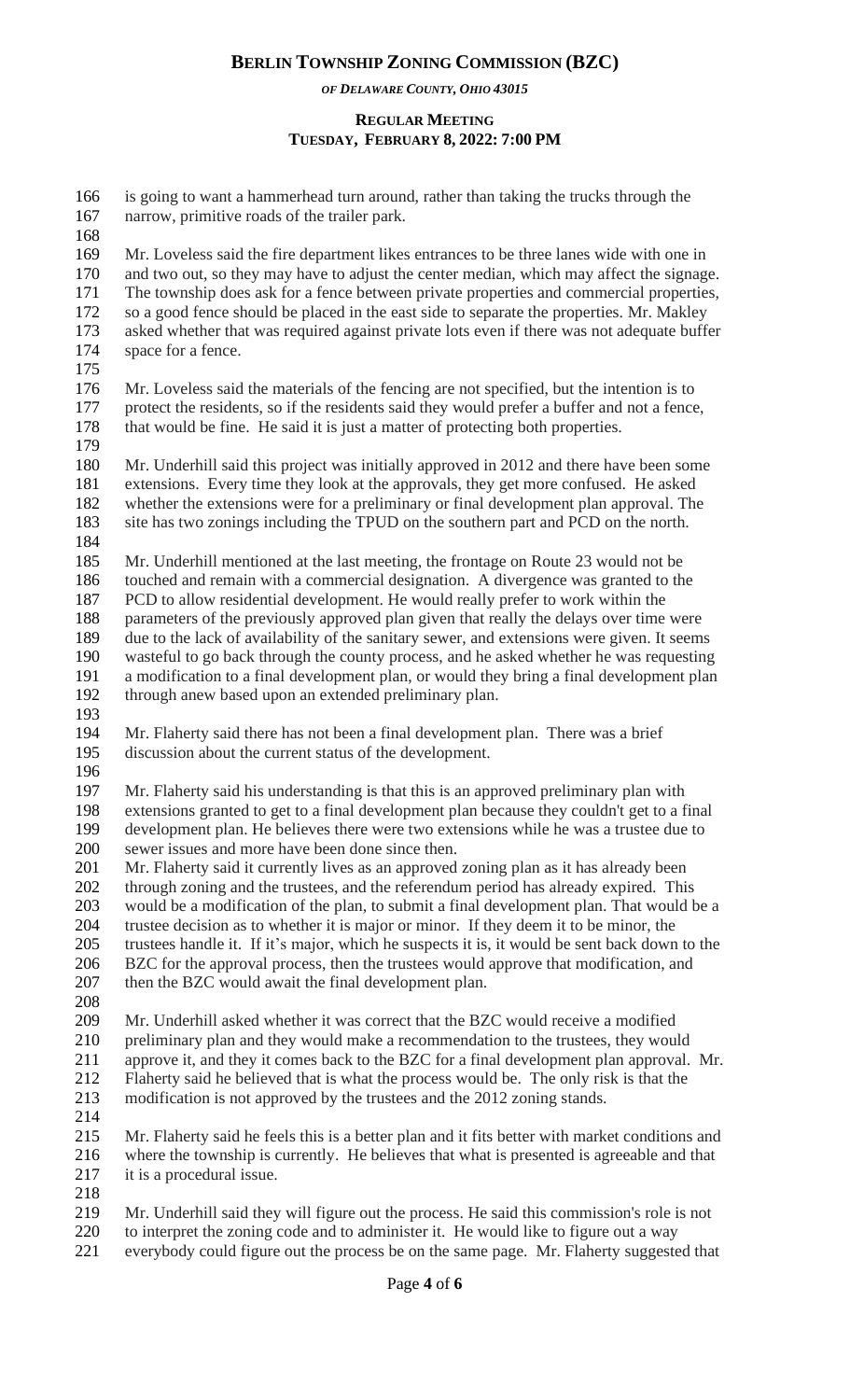*OF DELAWARE COUNTY, OHIO 43015*

### **REGULAR MEETING TUESDAY, FEBRUARY 8, 2022: 7:00 PM**

| 222<br>223                             | he craft his interpretation and that will be sent to the county prosecutor's office for<br>review. Mr. Underhill said that was fair                                                                                                                                                                                                                                                                                   |
|----------------------------------------|-----------------------------------------------------------------------------------------------------------------------------------------------------------------------------------------------------------------------------------------------------------------------------------------------------------------------------------------------------------------------------------------------------------------------|
| 224<br>225<br>226<br>227<br>228<br>229 | Mr. Underhill said some divergences were granted for the initial zoning to allow rentals<br>to be 100% of the units rather than 20% as indicated in the TPUD. He did not believe he<br>was asking for those divergences because the property has already been zoned. He said<br>the best thing to do may be to put it all on paper and sort it out.                                                                   |
| 230<br>231<br>232<br>233               | Ms. Rippel said she would provide an amendment application to the applicant. Mr.<br>Flaherty said it would be an amendment to an approved preliminary plan and then a final<br>development plan would be submitted to the BZC.                                                                                                                                                                                        |
| 234                                    | <b>AGENDA ITEM: OTHER BUSINESS</b>                                                                                                                                                                                                                                                                                                                                                                                    |
| 235<br>236<br>237<br>238               | Mr. Loveless said the legislature just approved electronic meetings through June 30,<br>2022.                                                                                                                                                                                                                                                                                                                         |
| 239<br>240<br>241                      | Mr. Loveless said the trustees are currently considering a temple that has a design that is<br>over $60^\circ$ .                                                                                                                                                                                                                                                                                                      |
| 242<br>243<br>244                      | There was a brief discussion about the cloud, putting in the identity and how it gets<br>developed.                                                                                                                                                                                                                                                                                                                   |
| 245<br>246<br>247<br>248<br>249<br>250 | There was a brief discussion about the new Intel chip plant and the impact on the area for<br>decades to come. Mr. Flaherty said the auxiliary vendors and customers that come with<br>the Intel plan who could be attracted to Berlin Township, and that could become part of<br>their identity. He said Berlin Township needs to be proactive in seeking out the kinds of<br>businesses it would like to have here. |
| 251<br>252<br>253                      | Ms. Rippel said Mr. Loveless and Trustee Raehll met with assistant county prosecutor<br>Mark Fowler, and the township now has an application for Articles 15 and 19 with a<br>checklist, flowchart, and fee schedule. She will email it to the BZC tomorrow.                                                                                                                                                          |
| 254<br>255<br>256<br>257               | Ms. Rippel said Scott Sanders, director of the Delaware County Regional Planning<br>Commission, may come to the March 8 BZC meeting with an introduction to the<br>Comprehensive Land Use Plan.                                                                                                                                                                                                                       |
| 258<br>259<br>260                      | There was a discussion about virtual meetings.                                                                                                                                                                                                                                                                                                                                                                        |
| 261<br>262<br>263<br>264               | Mr. Flaherty said the next BZC meeting will be in person on Tuesday, February 22, 2022<br>at 7:00 PM., when BZC 22-001 Villages of Cheshire Ridge will be heard. Mr. Loveless<br>noted they are in the OCTPUD cloud, but they chose not to use it and are requesting<br>TPUD.                                                                                                                                         |
| 265<br>266<br>267<br>268<br>269        | There was no further business to come before the BZC. Motion to adjourn and second.<br>Meeting was adjourned.                                                                                                                                                                                                                                                                                                         |
| 270<br>271<br>272<br>273               | <b>Steve Flaherty, Chairperson</b>                                                                                                                                                                                                                                                                                                                                                                                    |
| 274<br>275<br>276<br>277               | Christina Littleton, Vice-Chairperson                                                                                                                                                                                                                                                                                                                                                                                 |